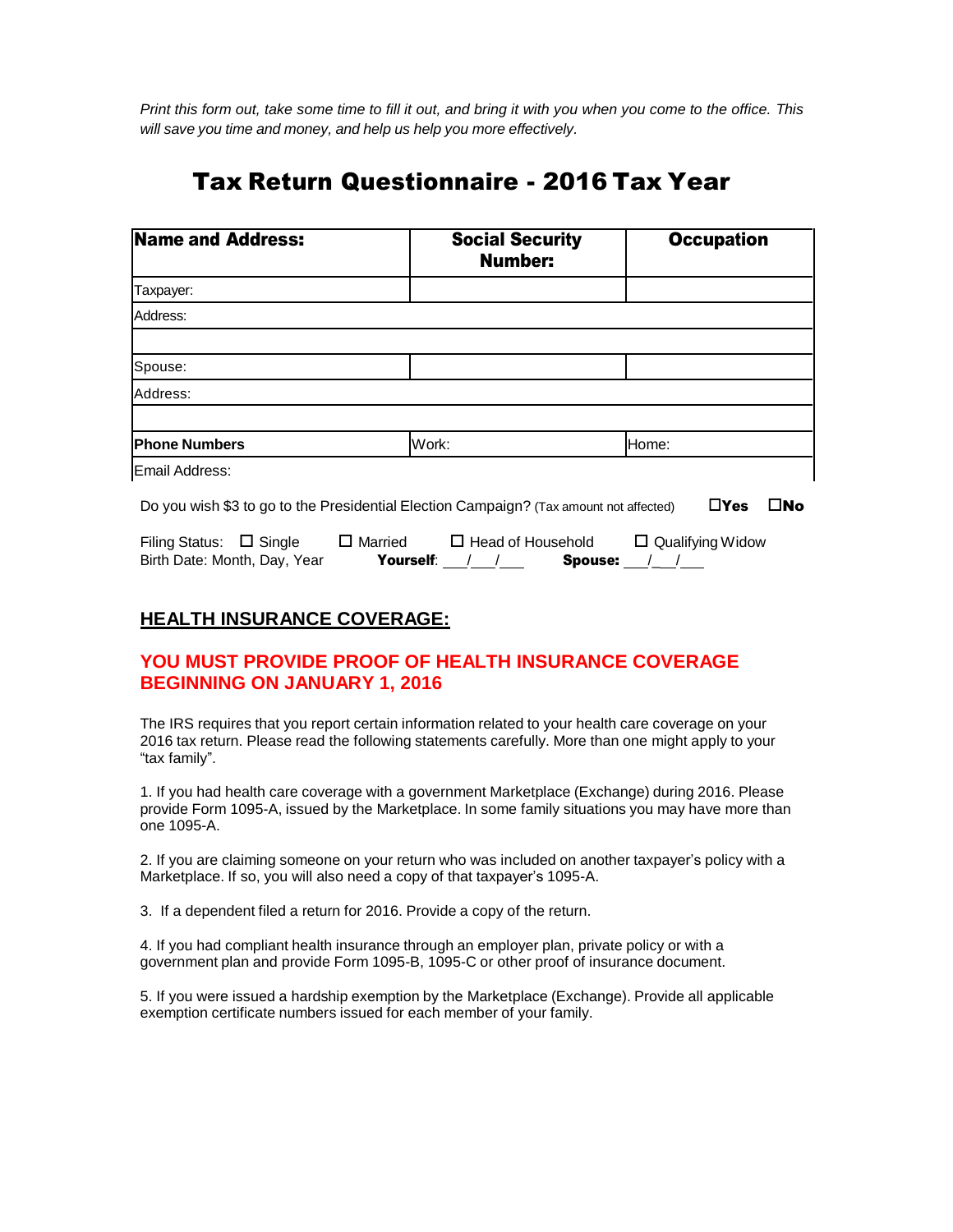6. Complete the information below if you or any individual included in your "tax family" did NOT have insurance coverage for any month of 2016.

Please circle any months a member of your "tax family" was **NOT** insured.

Name:

Jan Feb Mar Apr May Jun Jul Aug Sep Oct Nov Dec

Name:

Jan Feb Mar Apr May Jun Jul Aug Sep Oct Nov Dec

Name:

Jan Feb Mar Apr May Jun Jul Aug Sep Oct Nov Dec

Name:

Jan Feb Mar Apr May Jun Jul Aug Sep Oct Nov Dec

#### DEPENDENTS:

| Name (First, Initial, Last) | Income<br>Over<br>\$2,100?<br>(Y/N) | Date of<br><b>Birth</b> | <b>Social Security</b><br><b>Number</b> | Relationship | <b>Months</b><br><b>Lived in</b><br>Home |
|-----------------------------|-------------------------------------|-------------------------|-----------------------------------------|--------------|------------------------------------------|
|                             |                                     |                         |                                         |              |                                          |
|                             |                                     |                         |                                         |              |                                          |
|                             |                                     |                         |                                         |              |                                          |
|                             |                                     |                         |                                         |              |                                          |

#### INCOME:

#### 1. Wages and Salaries (Attach W-2's)

| <b>Name of Payer</b> | <b>Gross</b><br><b>Wages</b><br>(Withheld) | Soc. Sec.<br>(withheld) | <b>Medicare</b><br>(withheld) | Fed Inc. Tax St Inc. Tax<br>(withheld) | (withheld) |
|----------------------|--------------------------------------------|-------------------------|-------------------------------|----------------------------------------|------------|
|                      |                                            |                         |                               |                                        |            |
|                      |                                            |                         |                               |                                        |            |
|                      |                                            |                         |                               |                                        |            |
|                      |                                            |                         |                               |                                        |            |
|                      |                                            |                         |                               |                                        |            |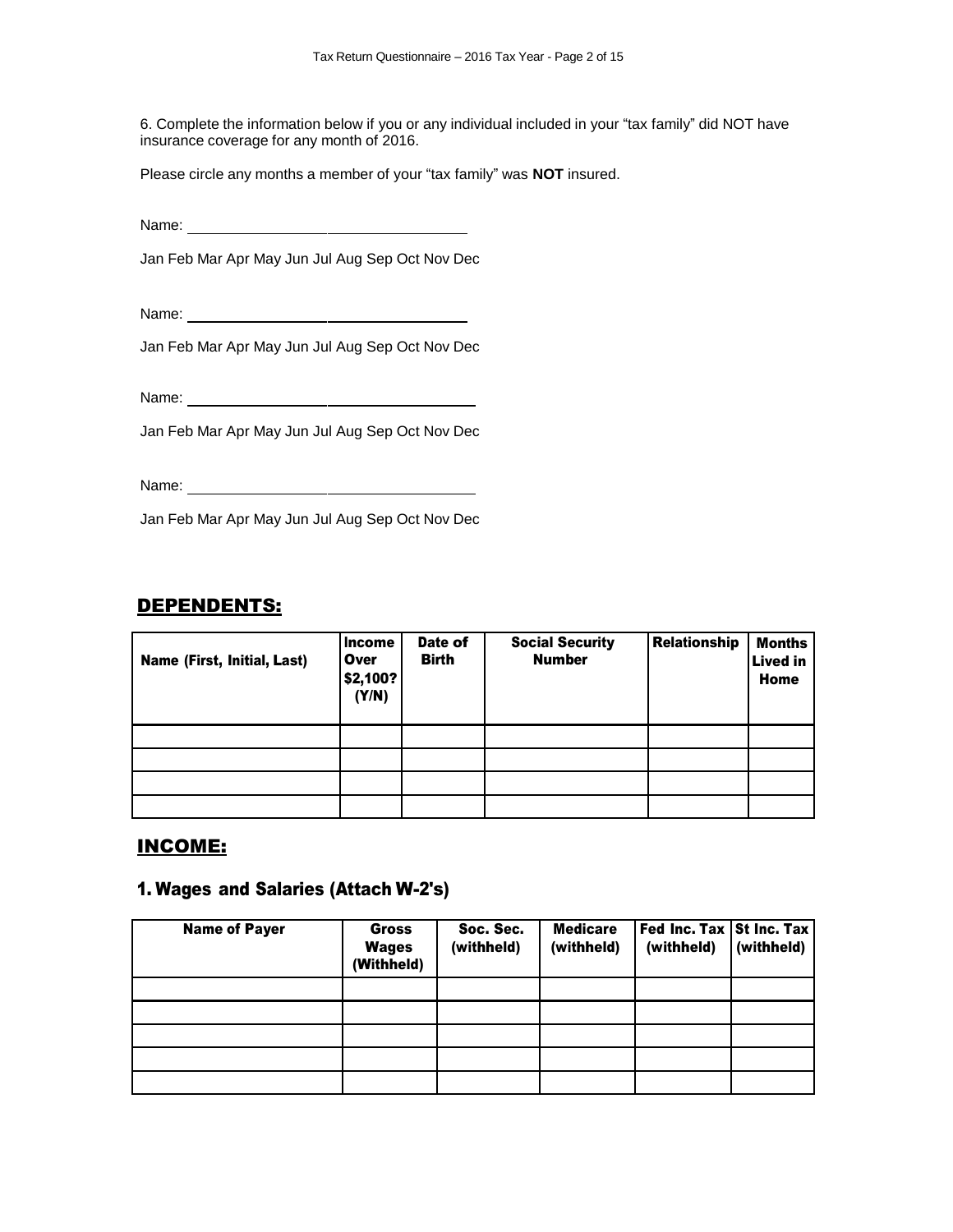#### 2. Interest Income (Attach 1099's) *(List non-taxable Interest Income as well - identify as nontaxable)*

| <b>Name and Address of Payer</b> | <b>Amount</b> | <b>Name and Address of Payer</b> | <b>Amount</b> |
|----------------------------------|---------------|----------------------------------|---------------|
|                                  |               |                                  |               |
|                                  |               |                                  |               |
|                                  |               |                                  |               |
|                                  |               |                                  |               |
|                                  |               |                                  |               |
|                                  |               |                                  |               |

### 3. If you received any interest from a "Seller Financed" mortgage, provide:

| <b>Name and Address of Payor</b> | <b>Social Security Number</b> | <b>Amount</b> |
|----------------------------------|-------------------------------|---------------|
|                                  |                               |               |
|                                  |                               |               |
|                                  |                               |               |
|                                  |                               |               |

### 4. Dividend Income (Attach 1099's)

| <b>Name of Payor</b> | <b>Amount</b> | <b>Name of Payer</b> | <b>Amount</b> |
|----------------------|---------------|----------------------|---------------|
|                      |               |                      |               |
|                      |               |                      |               |
|                      |               |                      |               |
|                      |               |                      |               |
|                      |               |                      |               |

### 5. Capital Gains and Losses:

| <b>Investment</b> | <b>Date</b><br><b>Acquired</b> | <b>Cost or Other</b><br><b>Basis</b> | <b>Date Sold</b> | <b>Net Sale</b><br><b>Proceeds</b> |
|-------------------|--------------------------------|--------------------------------------|------------------|------------------------------------|
|                   |                                |                                      |                  |                                    |
|                   |                                |                                      |                  |                                    |
|                   |                                |                                      |                  |                                    |
|                   |                                |                                      |                  |                                    |
|                   |                                |                                      |                  |                                    |
|                   |                                |                                      |                  |                                    |
|                   |                                |                                      |                  |                                    |

6. Other Gains and Losses: *(Include details of dispositions of any business/rental/farm assets)*

| <b>Investment</b> | Date<br>Acquired | <b>Cost/Other Basis Date Sold</b> | Sale<br>Proceeds |
|-------------------|------------------|-----------------------------------|------------------|
|                   |                  |                                   |                  |
|                   |                  |                                   |                  |
|                   |                  |                                   |                  |
|                   |                  |                                   |                  |
|                   |                  |                                   |                  |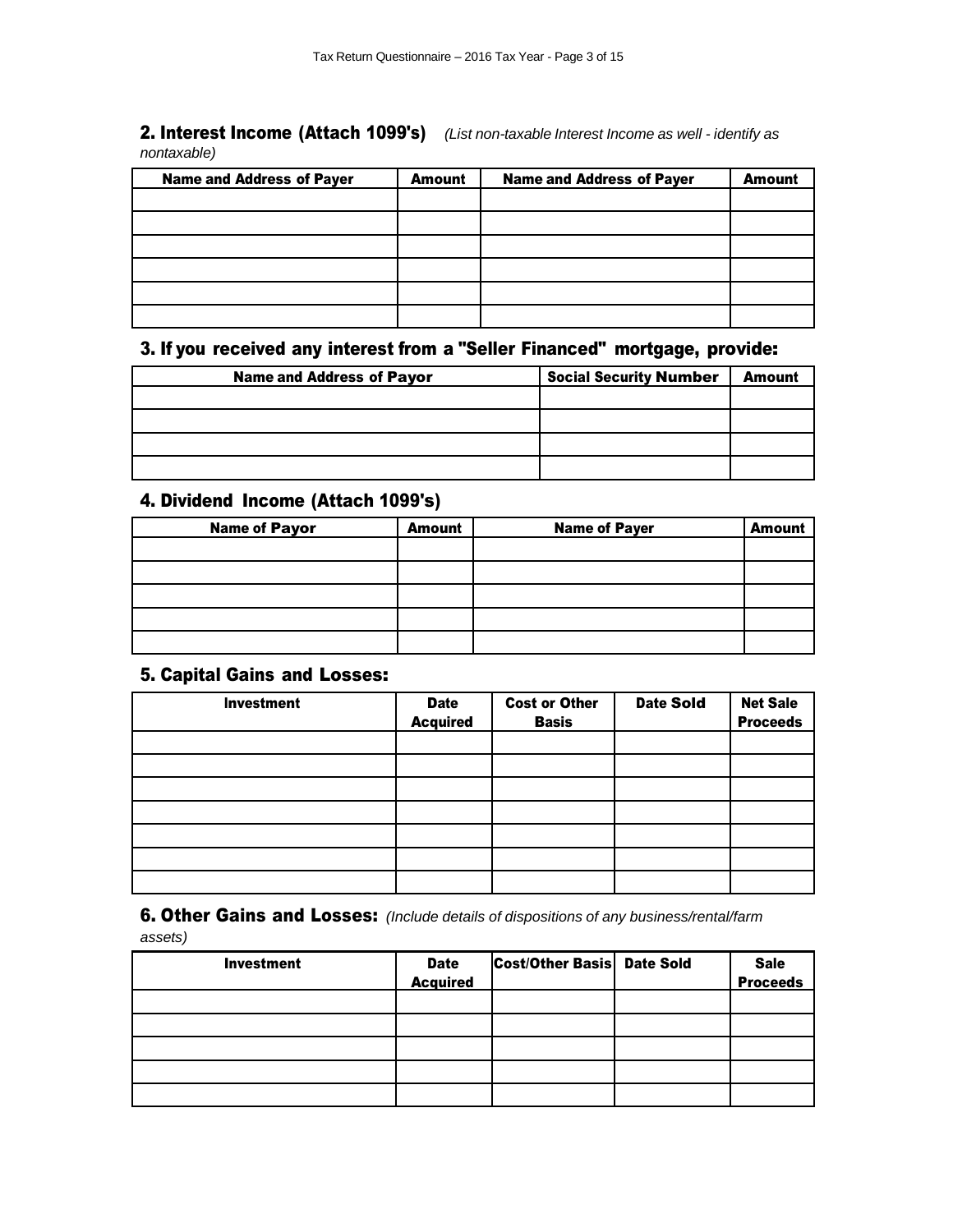### 7. Pensions, IRA Distributions, Annuities, and Rollovers

Total Received... .................................................................................................................

Taxable Amount (Attach all 1099's or other related papers)...............................................

### 8. Rents/Royalties, Partnerships, S Corporations, Estates, Trusts .....

*(Attach K-1's for all Partnerships/S Corporations/Fiduciaries) (Attach separate schedule(s) showing receipts & expenses for each rental property)*

### 10. Unemployment Compensation Received .........................................

#### 11. Social Security Benefits Received (Attach annual statement)... .......

12. State/Local Tax Refund(s)...................................................................

#### 13. Other Income:

| <b>Description</b> | Amount |
|--------------------|--------|
|                    |        |
|                    |        |

#### CREDITS:

#### Child and Dependent Care:

(1) Number of Qualifying Individuals (under 19 years of age or 24 if a full time student)..........................................................................................................

(2) Name, address and identification number of each provider:

| Name | Address: | <b>Amount Paid</b> |
|------|----------|--------------------|
|      |          |                    |
|      |          |                    |

If payments were made to an individual, were the services performed in your home?  $\square$ Yes  $\square$ No

If "Yes", have payroll reports been filed?  $\square$ Yes  $\square$ No

#### Expenses incurred in connection with adoption. "Special Needs" child  $\Box$ Yes  $\Box$ No

Tuition & Fees paid for higher education *(HOPE and Lifetime Learning Credits)....*

Foreign Tax Credits........................................................................................

Attach detail of type foreign tax, country, and whether "withheld" or paid direct.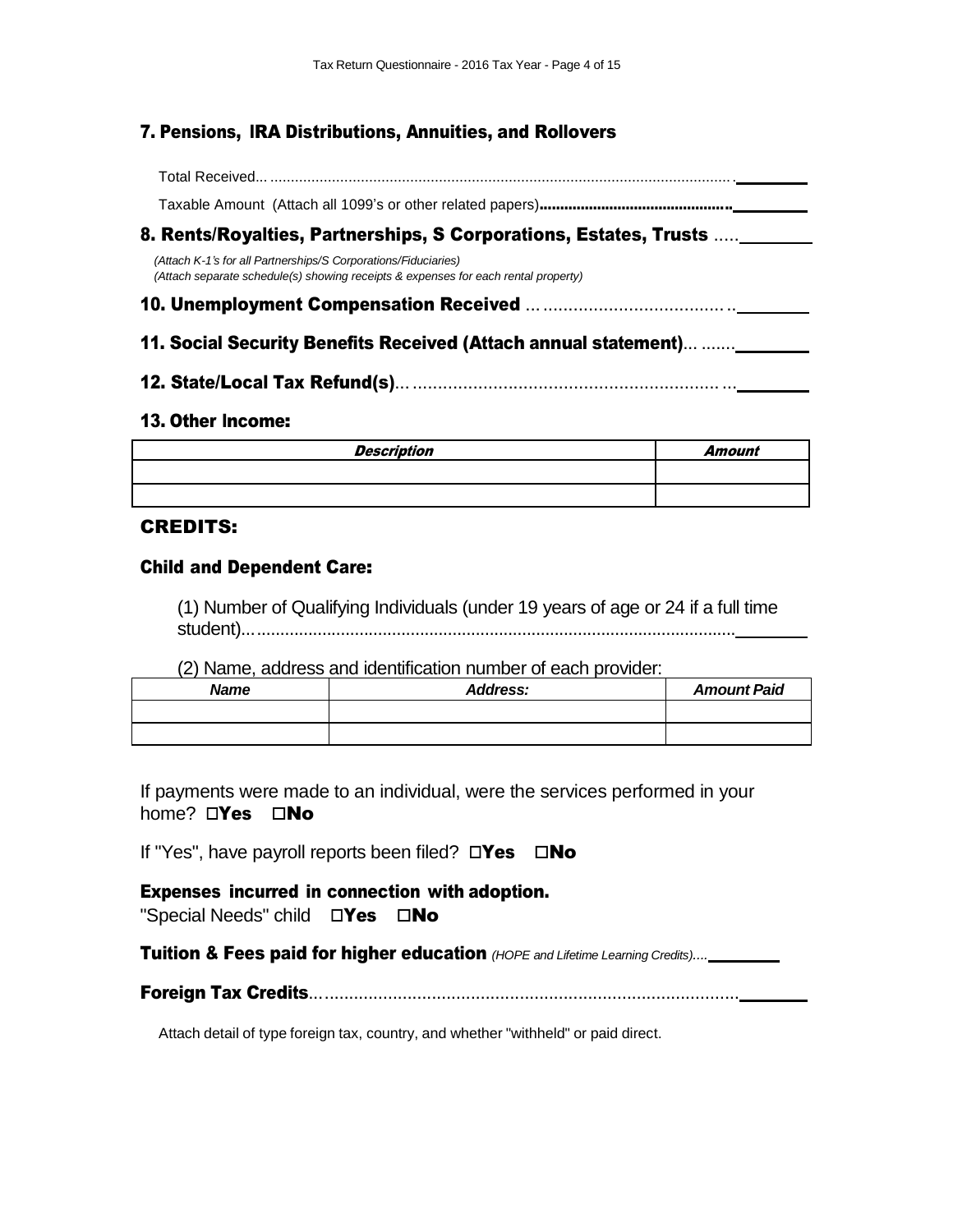#### 2016 Estimated Tax Payments

| <b>Federal</b> | Amount | <b>State</b> | Amount |
|----------------|--------|--------------|--------|
|                |        |              |        |

#### Other Payments: (Enter Advanced Child Credit Payment Here)

| <b>Date</b> | <b>Amount</b> | <b>Date</b> | Amount |
|-------------|---------------|-------------|--------|
|             |               |             |        |
|             |               |             |        |
|             |               |             |        |
|             |               |             |        |

Other payments or credits - Attach schedule and explain................................................

### ITEMIZED DEDUCTIONS:

# **Medical and Dental Amount Amount Amount Amount Amount Amount Amount Amount Amount Amount Amount Amount Amount Amount Amount Amount Amount Amount Amount Amount Amount Amount Amount Amount Amount Amount Amount Amount Amount** 1. Out of pocket costs for prescription medicines, drugs, insulin, doctors, dentists, nurses, and medical and dental insurance premiums (including Medicare B) paid in 2016 (reduce any insurance reimbursements) 2. Transportation and lodging incurred to obtain medical care 3. Other - hearing aids, eyeglasses, medical devices, etc.

#### Taxes Paid in 2016 **Amount** 2016

| 1. State and local income taxes not listed elsewhere                  |  |
|-----------------------------------------------------------------------|--|
| 2. Real estate taxes not listed elsewhere                             |  |
| 3. Personal property taxes (includes owners tax on auto registration) |  |

#### **Interest Paid in 2016** Amount

| 1. Home mortgage interest paid to financial institutions       |  |
|----------------------------------------------------------------|--|
| 2. Home mortgage interest paid to individuals                  |  |
| Name:                                                          |  |
| Address:                                                       |  |
| 3. Points paid on [ ] purchase [ ] refinance (include details) |  |
| 4. Investment Interest                                         |  |
| 5. Student Loan Interest                                       |  |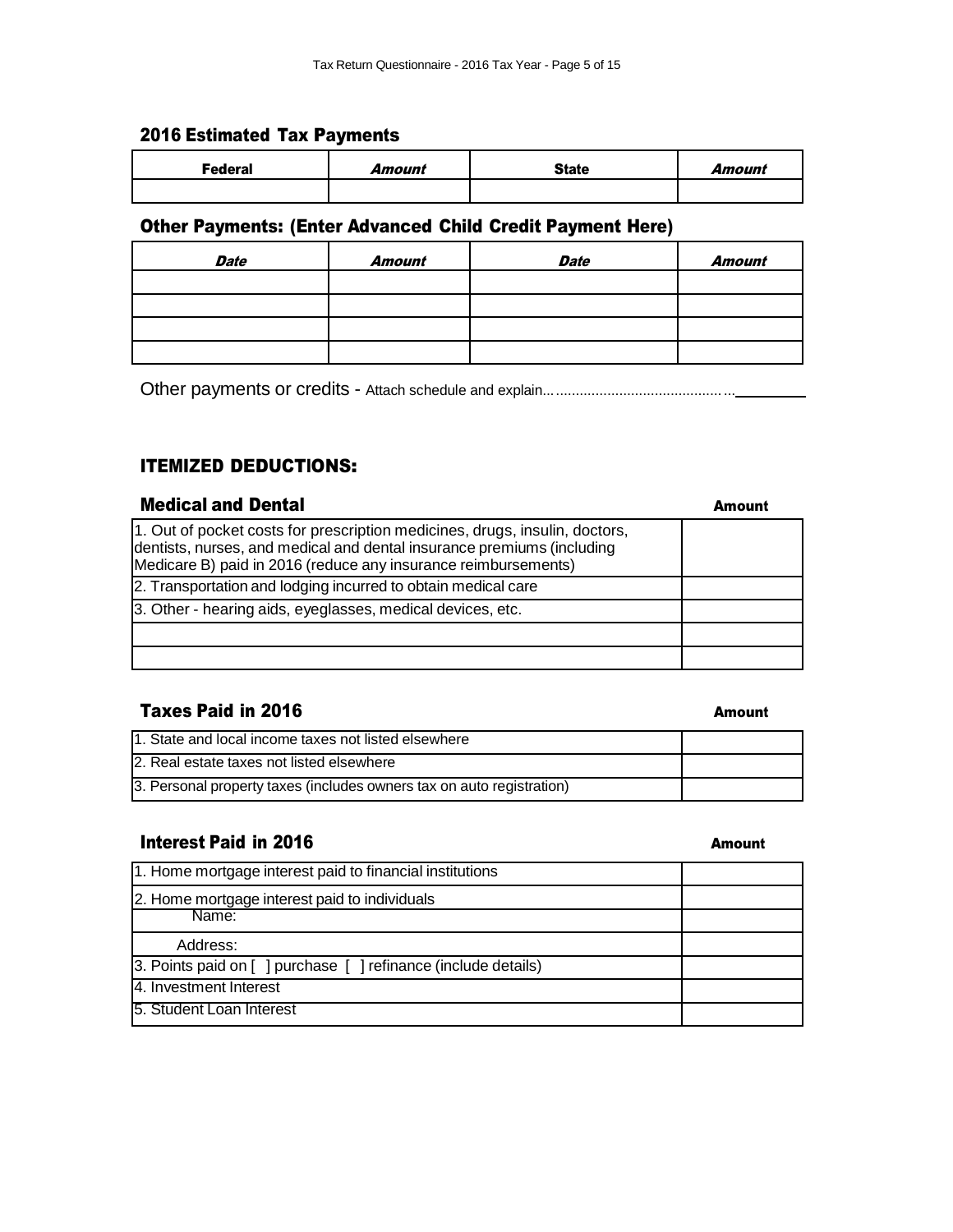### **Automobile Use in 2016**

In order to deduct mileage for auto expenses in a tax return, a log must be kept which details mileage driven for business purposes. This log, or something which keeps track of mileage, would be needed to justify the write off for the expense in the event of an audit.

#### **Car #1**

| Make                                                                                |  |  |
|-------------------------------------------------------------------------------------|--|--|
| Model                                                                               |  |  |
| Year                                                                                |  |  |
| If the vehicle is being used by the owner, please provide the following information |  |  |
| Date of Purchase                                                                    |  |  |
| <b>Purchase Price</b>                                                               |  |  |

### **For Period of Jan 1, 2016 to Dec 31, 2016 Amount**

| <b>Business Mileage</b> |  |
|-------------------------|--|
| Moving Mileage          |  |
| Charitable Mileage      |  |
| <b>Total Mileage</b>    |  |

#### **Car #2**

| Make                                                                                |  |
|-------------------------------------------------------------------------------------|--|
| Model                                                                               |  |
| Year                                                                                |  |
| If the vehicle is being used by the owner, please provide the following information |  |
| Date of Purchase                                                                    |  |
| Purchase Price                                                                      |  |

# **For Period of Jan 1, 2016 to Dec 31, 2016 Amount**

Business Mileage Moving Mileage Charitable Mileage Total Mileage

\*Commuting mileage must not be added to business mileage.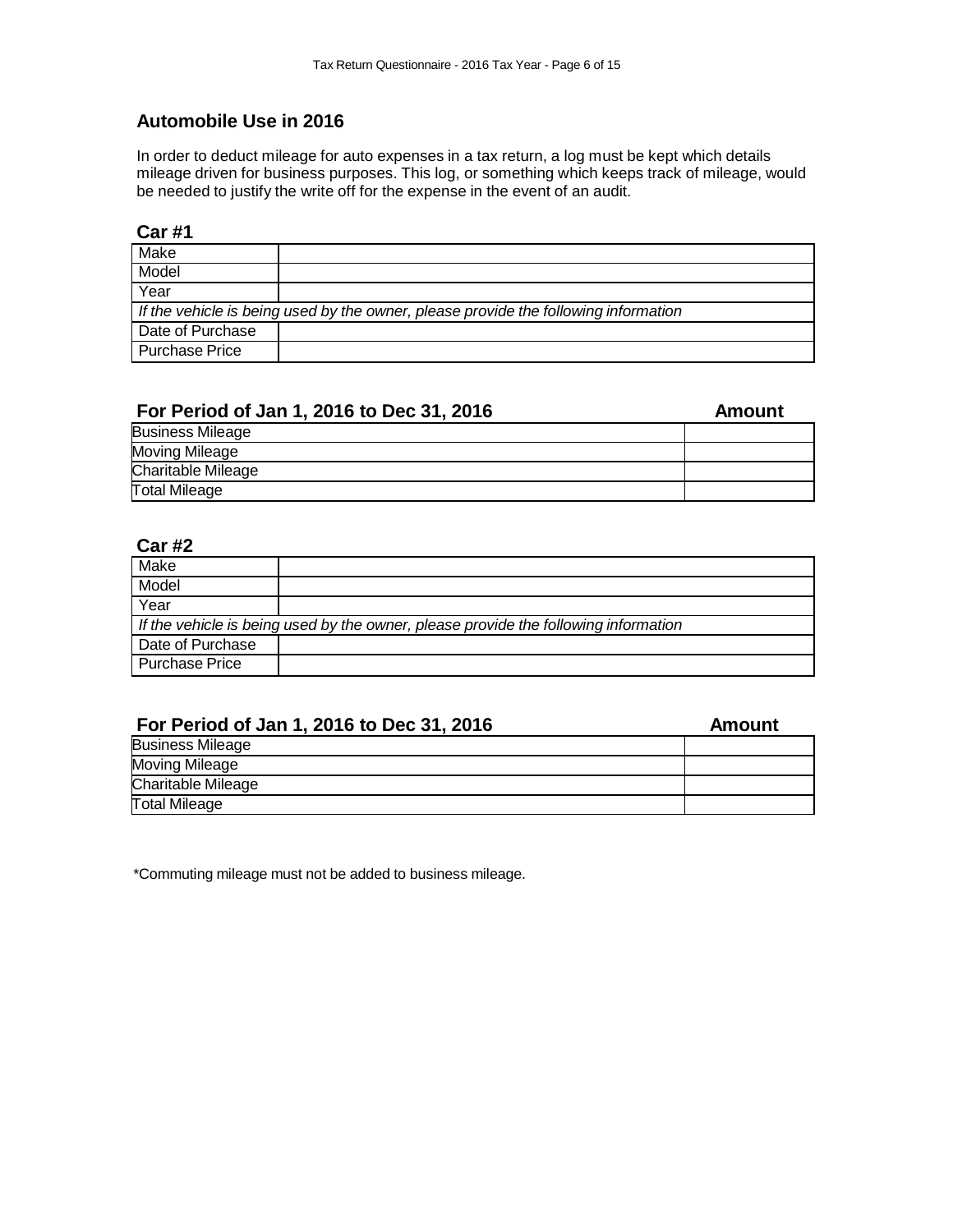### Contributions: *(Written documentation is required for all*

| gifts of \$250 or more - not just cancelled checks)                            | Amount |
|--------------------------------------------------------------------------------|--------|
| 1. Cash - Less than \$3,000 paid to any one organization                       |        |
| 2. Cash - \$3,000 or more to any one organization -- show name of organization |        |
|                                                                                |        |
|                                                                                |        |
|                                                                                |        |
|                                                                                |        |
|                                                                                |        |
| 3. Other than cash - Attach details                                            |        |

### Casualty and Theft Losses - Attach Details...................................................

#### Miscellaneous Deductions:

| Employee business expenses - attach details | Amount |
|---------------------------------------------|--------|
| Reimbursed                                  |        |
| Not Reimbursed                              |        |
| Job hunting expenses (list)                 |        |
| <b>Other Expenses</b>                       |        |
| <b>Tax Preparation</b>                      |        |
| <b>Union Dues</b>                           |        |
| <b>Business Publications</b>                |        |
| <b>Professional Dues/Fees</b>               |        |
| Safety Deposit Box Rental                   |        |
| Small Tools used in your trade or business  |        |
| <b>Business telephone</b>                   |        |
| Uniforms & Cleaning                         |        |
| <b>IRA Custodial fees</b>                   |        |
| <b>Investment Expenses</b>                  |        |
| Education Expenses (attach details)         |        |
| <b>Business Entertainment</b>               |        |
| Other Miscellaneous deductions              |        |

### Adjustments to Income:

|                                                        | Maximize?                  | <b>Amount</b> |
|--------------------------------------------------------|----------------------------|---------------|
| 1. Your IRA deduction                                  | □No<br>$\Box$ Yes          |               |
| 2. Spouse's IRA deduction                              | □No<br>$\Box$ Yes          |               |
| 3. Keogh SEP deduction                                 | $\square$ No<br>$\Box$ Yes |               |
| 4. Penalty for early withdrawal of savings.            |                            |               |
| 5. Alimony paid - List name and Social Security Number |                            |               |
| 6. Self-employed health insurance premiums             |                            |               |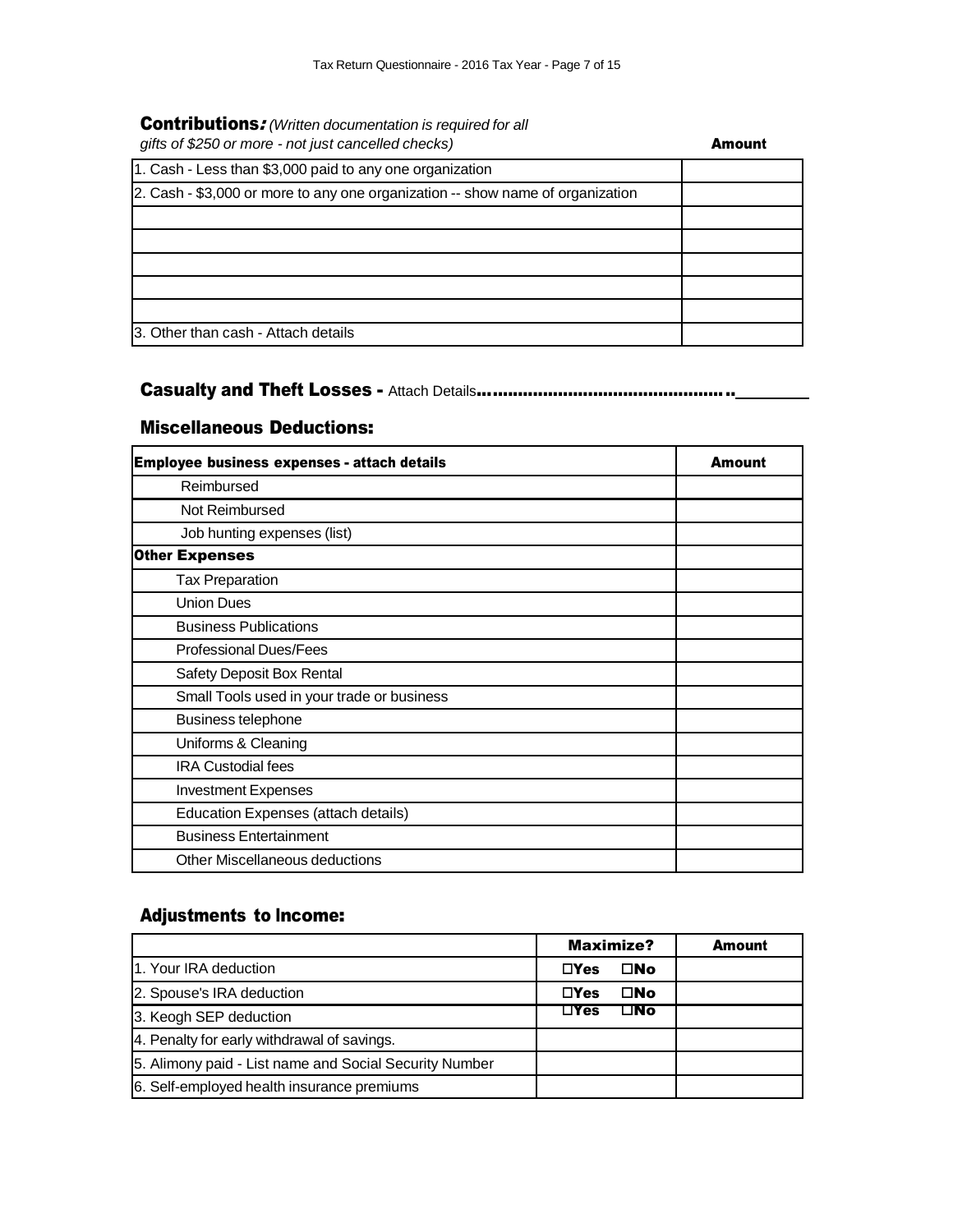#### Did anyone in your family receive a scholarship of any kind during 2016?

If yes, please supply details.  $\Box$  Yes  $\Box$  No (This *includes athletic scholarships*)

### If you have added or disposed of any fixed assets used in trade or business or rental or farm activities, please provide the following:

Addition: Description, Date acquired, cost (& trade-in, if any)

Dispositions: Description, Date of disposition, amount realized

(If we did not prepare your 2013 return, please provide the date acquired, cost, depreciation method used, and accumulated depreciation)

### If we have not previously prepared your return - please provide a copy of your 2013, 2014, 2015 tax returns.

### Did you settle any notices or settle any tax examinations concerning your prior tax years' returns?  $\Box$  Yes  $\Box$  No

(If yes, please provide copy of notices, settlement reports, etc.)

#### Did you receive any payments from a pension or profit sharing plan?

 $\square$ Yes  $\square$ No (If yes, provide pertinent information or statements from the plan.

#### Did you sell your primary residence during 2016?  $\Box$ Yes  $\Box$ No

If "Yes", provide a copy of the closing statements of the sale and a copy of the closing statement at the time of your purchase, details of any capital improvements you made during the time you owned the property, and any expenses of sale incurred by you. If you have purchased a replacement property indicate cost and date acquired. If you have previously sold a residence, provide a copy of form 2119 from your tax return for the year of sale.

#### **Did** you change your state residency during 2016?  $\Box$  Yes  $\Box$  No

If "Yes", please provide the following:

| Previous address: |       |
|-------------------|-------|
| Date of move:     |       |
| Distance:         | miles |
| Costs of move:    |       |
| (describe)        |       |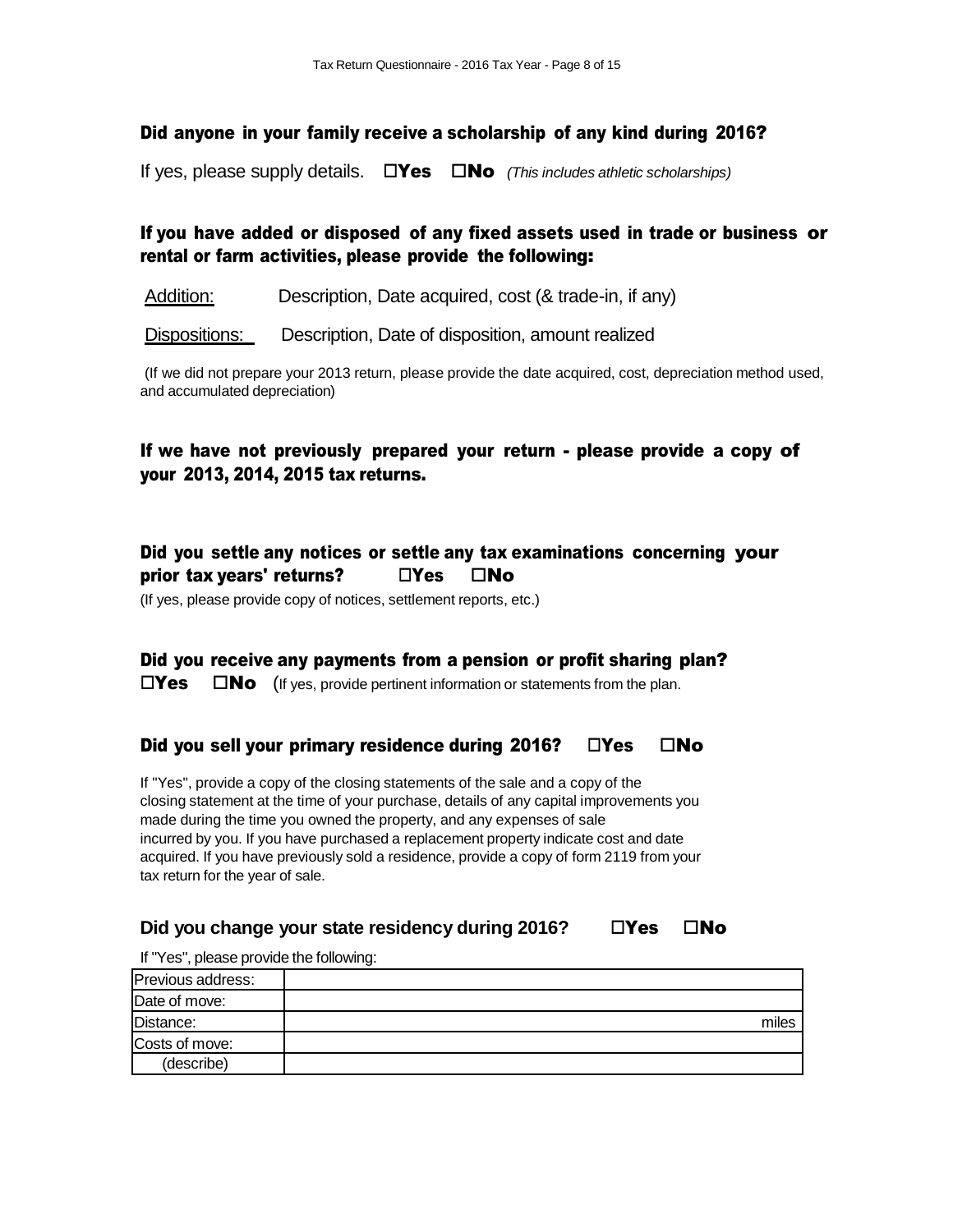### If you would like your tax refund (if any) deposited directly into your bank, provide:

| <b>Account Type:</b> | <b>Your Account Number:</b> | <b>Bank Routing Number:</b> |
|----------------------|-----------------------------|-----------------------------|
| Checking [ ] Savings |                             |                             |

### For the year 2016: (Provide details for any "Yes" response)

expenses reported by you to your employer on Form W2.

| Did your principle residence (and second residence, if any) loan(s) exceed the fair market value of                                                                                                                  | □No          |
|----------------------------------------------------------------------------------------------------------------------------------------------------------------------------------------------------------------------|--------------|
| Do you have a balance borrowed against a home (equity line of credit) in excess of \$100,000, or<br>$\square$ No                                                                                                     |              |
|                                                                                                                                                                                                                      | $\square$ No |
| Did you purchase, sell, or own any bonds you paid more or less than the face amount? $\square Y$ es                                                                                                                  | $\square$ No |
|                                                                                                                                                                                                                      | $\square$ No |
| Did you or your spouse make any gifts in excess of \$14,000 to any one donee?                                                                                                                                        | $\square$ No |
|                                                                                                                                                                                                                      | $\square$ No |
| Do you have a child under the age of 18 as of December 31, 2016 who has earned an income<br>□No                                                                                                                      |              |
| If "Yes", provide (1) fair market value or capitalized cost of the car on the 1st day of the lease or rental<br>agreement, (2) tern of the lease, (3) number of payments made, (4) number of days the car was leased | $\square$ No |

Rental & Royalty Income and Expense

in 2016, (5) percentage of business use, (6) business or work the car was used in, (7) amount of

| $\Box$ Residential<br>Property Type:<br>Location:                                                                      | Commercial                                                                                                                     |
|------------------------------------------------------------------------------------------------------------------------|--------------------------------------------------------------------------------------------------------------------------------|
|                                                                                                                        |                                                                                                                                |
| If Vacation Home:                                                                                                      |                                                                                                                                |
| Number of days rented                                                                                                  |                                                                                                                                |
| Number of days used personally                                                                                         |                                                                                                                                |
| $\Box$ Taxpayer<br>Property is owned by:<br>Percentage ownership of not 100%:                                          | $\Box$ Spouse<br>$\Box$ Joint<br>$\%$<br>(Please indicate if income and expenses below are listed at 100% or your percentage.) |
| If yes, what percentage did you occupy as a tenant?<br>$\Box$ Check if rented to a related party.<br>Explain Relation: | ⊡Yes<br>Nο<br>$\%$                                                                                                             |
|                                                                                                                        |                                                                                                                                |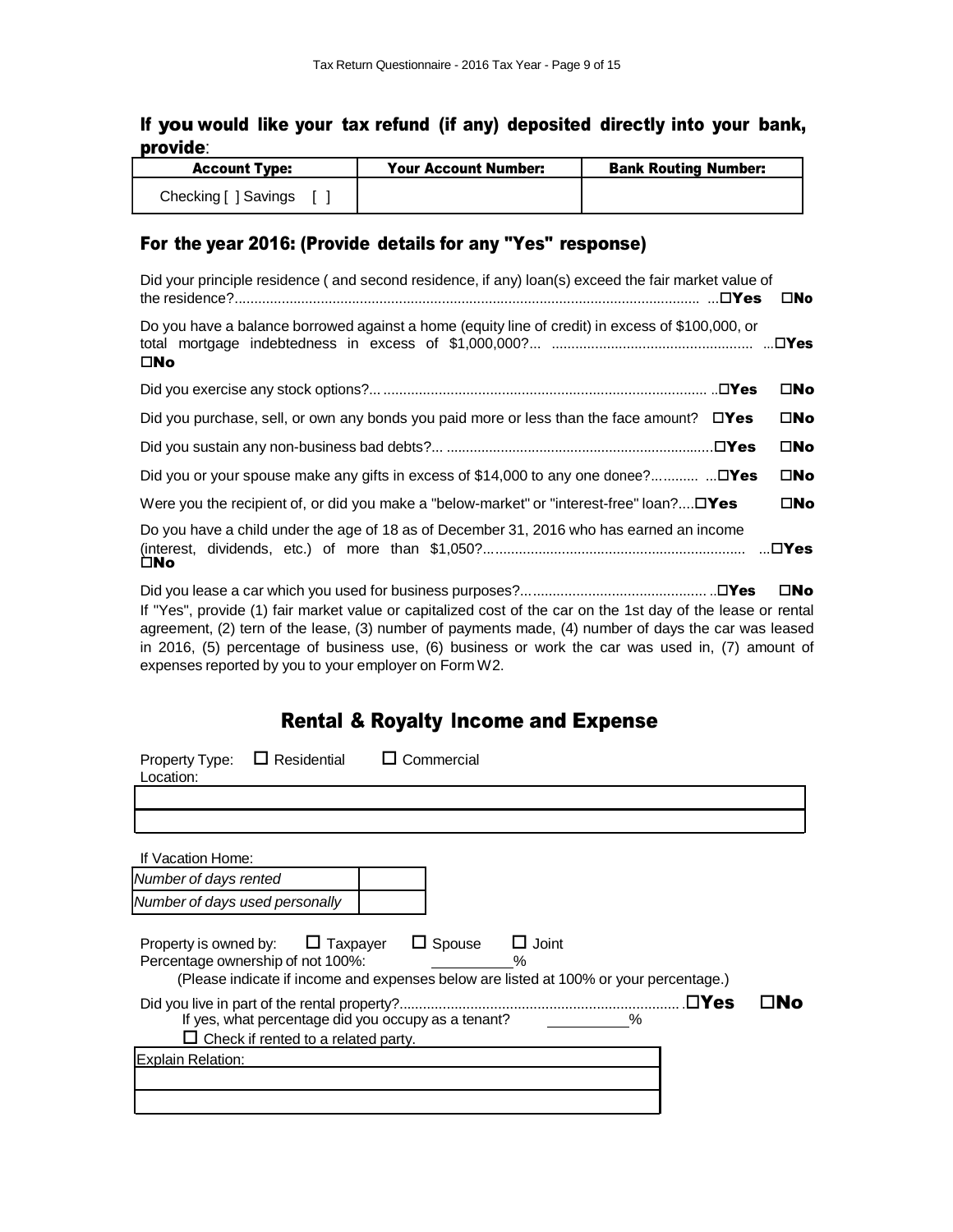| <b>Income</b>                           | <b>Amount</b> |                     |               |
|-----------------------------------------|---------------|---------------------|---------------|
| 1. Rental income.                       |               |                     |               |
| 2. Royalties received                   |               |                     |               |
| <b>Expenses</b>                         | <b>Amount</b> |                     | <b>Amount</b> |
| 1. Advertising                          |               | 16. Property taxes  |               |
| 2. Association dues                     |               | 17. Utilities       |               |
| 3. Auto miles driven                    |               | Other (description) |               |
| 4. Travel                               |               | 18a.                |               |
| 5. Cleaning and Maintenance             |               | 18 <sub>b</sub> .   |               |
| 6. Commissions                          |               | 18c.                |               |
| 7. Insurance                            |               | 18d.                |               |
| 8. Legal and professional fees          |               | 18e.                |               |
| 9. Allocated tax preparation<br>fees    |               | 18f.                |               |
| 10. Licenses and permits                |               | 18g.                |               |
| 11. Management fees                     |               | 18h.                |               |
| 12. Mortgage interest -- (Form<br>1098) |               | 18i.                |               |
| 13. Other interest                      |               | 18j.                |               |
| 14. Repairs                             |               | 18k.                |               |
| 15. Supplies                            |               | 18I.                |               |

### Depreciation:

| <b>Property</b> | <b>Date</b><br><b>Acquired</b> | <b>Cost or Other</b><br><b>Basis</b> | <b>Depreciation</b><br><b>Method</b> | <b>Prior</b><br><b>Depreciation</b> |
|-----------------|--------------------------------|--------------------------------------|--------------------------------------|-------------------------------------|
|                 |                                |                                      |                                      |                                     |
|                 |                                |                                      |                                      |                                     |
|                 |                                |                                      |                                      |                                     |
|                 |                                |                                      |                                      |                                     |
|                 |                                |                                      |                                      |                                     |
|                 |                                |                                      |                                      |                                     |

# Business Income & Expenses (Sole Proprietorship)

| Employer ID number: _______________________                             |                                    |
|-------------------------------------------------------------------------|------------------------------------|
| Business address:                                                       |                                    |
|                                                                         | State _______ Zip Code ___________ |
| Business is owned by: $\Box$ Taxpayer<br>Accounting Method: $\Box$ Cash | $\Box$ Spouse<br>$\Box$ Accrual    |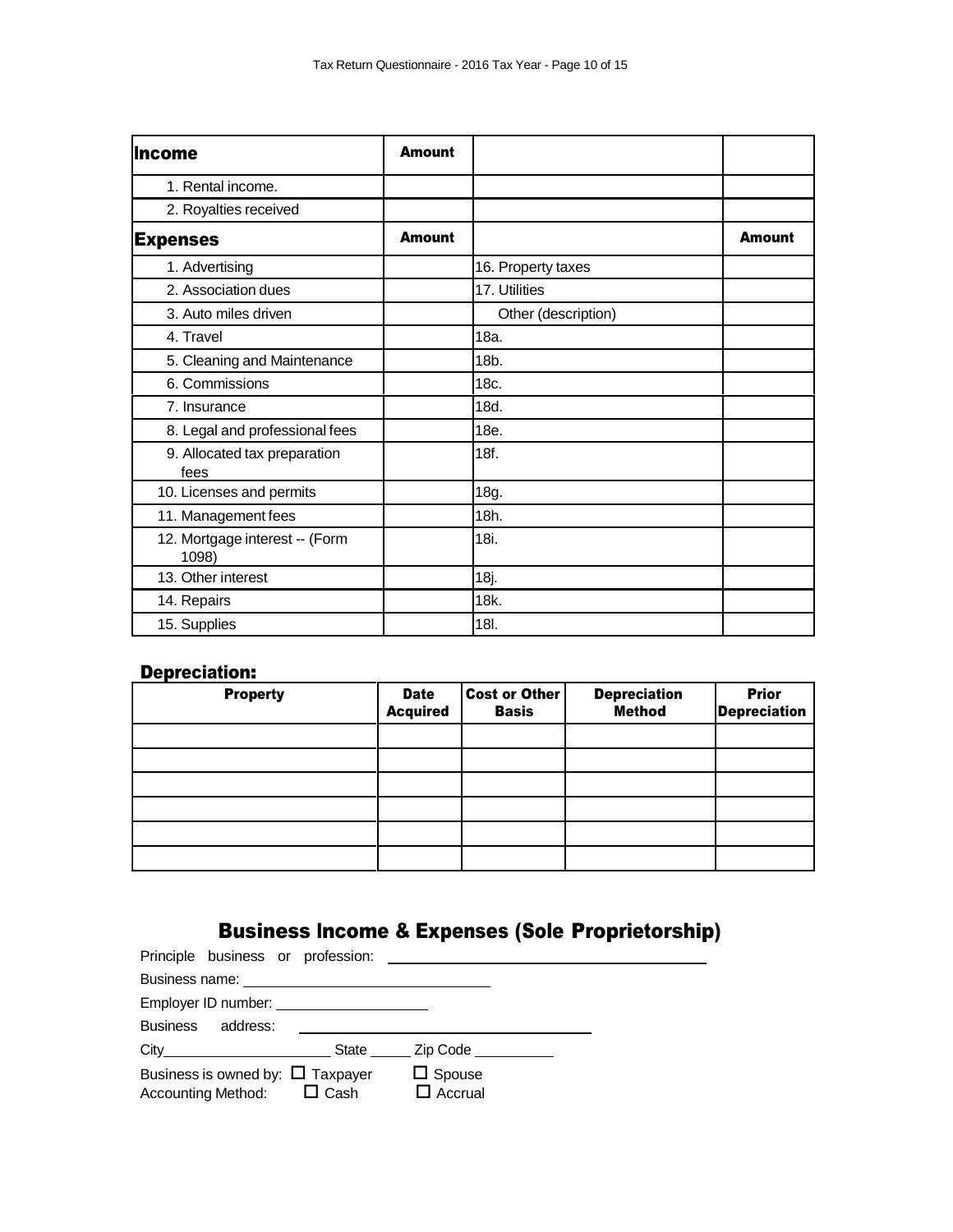| Inventory method:                                | $\Box$ Cost | $\Box$ Lower cost or market |                  | $\Box$ Other | $\Box$ N/A |
|--------------------------------------------------|-------------|-----------------------------|------------------|--------------|------------|
| Did you materially participate in the business?  |             | $\Box$ Yes                  | 1 N <sub>0</sub> |              |            |
| Check if this is the first year of the business. |             |                             |                  |              |            |

| <b>Income</b>              | <b>Amount</b> | <b>Cost of Good Sold</b>         | Amount |
|----------------------------|---------------|----------------------------------|--------|
| 1. Gross receipts or sales |               | 1. Beginning of year inventory   |        |
| 2. Returns and allowances. |               | 2. Purchases                     |        |
| 3. Other income.           |               | 3. Cost of items used personally |        |
|                            |               | 4. Cost of labor                 |        |
|                            |               | 5. Materials and supplies        |        |
|                            |               | 6. Other costs                   |        |
|                            |               | 7. End of year inventory         |        |

| <b>Expenses</b>                           | <b>Amount</b> | <b>Expenses</b>                         | <b>Amount</b> |
|-------------------------------------------|---------------|-----------------------------------------|---------------|
| 1. Advertising                            |               | 21. Other taxes                         |               |
| 2. Bad debts (N/A cash benefits)          |               | 22. Licenses                            |               |
| 3. Commissions and fees                   |               | 23. Travel                              |               |
| 4. Employee benefits                      |               | 24. Meals and entertainment (in full)   |               |
| 5. Health insurance                       |               | 25. Utilities                           |               |
| 6. Other insurance                        |               | 26. Wages                               |               |
| 7. Mortgage interest                      |               | 27. Management fees                     |               |
| 8. Other interest                         |               | 28. Consulting expenses                 |               |
| 9. Legal and accounting fees              |               | 29. Payroll service                     |               |
| 10. Allocation of tax preparation<br>fees |               | 30. Employee vehicle expense            |               |
| 11. Office expense                        |               | 31. Employee mileage<br>reimbursement   |               |
| 12. Pension and profit sharing<br>blans   |               | 32. Client gifts (limited to \$25 each) |               |
| 13. Rent, vehicles                        |               | 33. Education and seminars              |               |
| 14. Rent, equipment                       |               | 34. Other: (Description)                |               |
| 15. Rent, building                        |               | 35.                                     |               |
| 16. Repairs & maintenance,<br>building    |               | 36.                                     |               |
| 17. Repairs & maintenance,<br>equipment   |               | 37.                                     |               |
| 18. Repairs & maintenance,<br>vehicles    |               | 38.                                     |               |
| 19. Supplies                              |               | 39.                                     |               |
| 20. Payroll taxes                         |               | 40.                                     |               |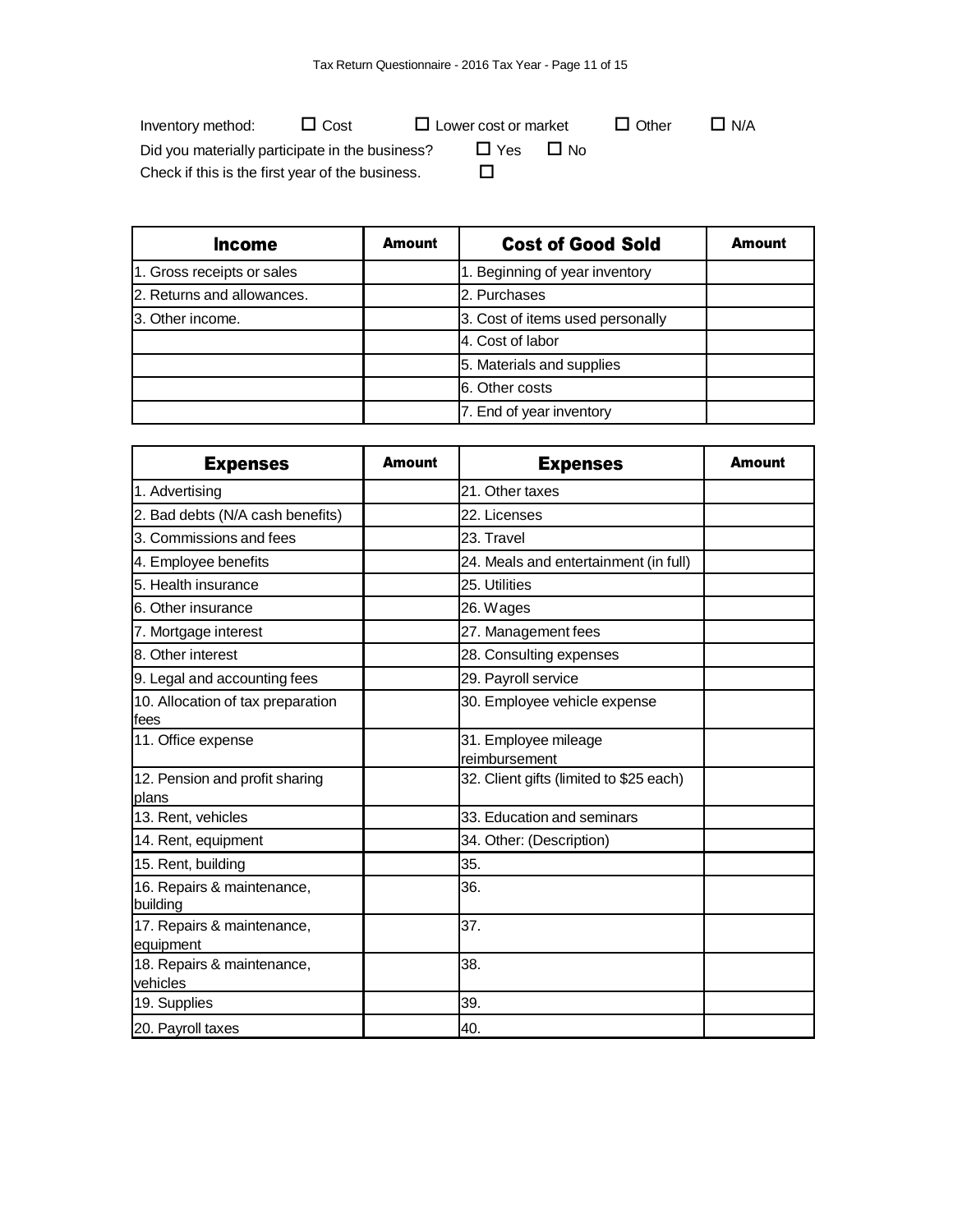## **Depreciation**

| Property | Date<br>Acquired | Cost or Other<br><b>Basis</b> | Depreciation Method | Prior<br>Depreciation |
|----------|------------------|-------------------------------|---------------------|-----------------------|
|          |                  |                               |                     |                       |
|          |                  |                               |                     |                       |
|          |                  |                               |                     |                       |
|          |                  |                               |                     |                       |
|          |                  |                               |                     |                       |
|          |                  |                               |                     |                       |

# Farm Income & Expense

| <b>Principle Product</b><br><b>Employer ID number</b><br>Cash<br><b>Accrual</b><br><b>Accounting method:</b><br>Check if you materially participated in farm operations: | <b>Taxpayer</b> | <b>Spouse</b> |
|--------------------------------------------------------------------------------------------------------------------------------------------------------------------------|-----------------|---------------|
| lincome                                                                                                                                                                  | Amount          |               |
| 1. Sales of livestock and other resale items                                                                                                                             |                 |               |
| 2. Cost of above.                                                                                                                                                        |                 |               |
| 3. Sales of livestock, produce, etc. you raised.                                                                                                                         |                 |               |
| 4. Cooperative distributions (1099-PATR)                                                                                                                                 |                 |               |
| 5. Cooperative distributions, taxable portion                                                                                                                            |                 |               |
| 6. Agricultural program payments                                                                                                                                         |                 |               |
| 7. Agricultural program, taxable portion                                                                                                                                 |                 |               |
| 8. Commodity Credit Corporation Loans                                                                                                                                    |                 |               |
| 9. Crop insurance loans                                                                                                                                                  |                 |               |
| 10. Custom hire                                                                                                                                                          |                 |               |
| 11. Other:                                                                                                                                                               |                 |               |

| <b>Expenses</b>               | <b>Amount</b> | <b>Expenses</b>                       | Amount |
|-------------------------------|---------------|---------------------------------------|--------|
| 1. Car and truck expenses     |               | 19. Machinery and equipment<br>rental |        |
| 2. Chemicals                  |               | 20. Land rental                       |        |
| 3. Conservation expense       |               | 21. Other                             |        |
| 4. Custom hire (machine work) |               | 22. Repairs and maintenance           |        |
| 5. Employee benefit programs  |               | 23. Seeds and plants purchased        |        |
| 6. Employee health insurance  |               | 24. Storage and warehousing           |        |
| 7. Feed purchased             |               | 25. Supplies purchased                |        |
| 8. Fertilizers and lime       |               | 26. Payroll taxes                     |        |
| 9. Freight and trucking       |               | 27. Other taxes                       |        |
| 10. Gasoline, fuel, and oil   |               | 28. Utilities                         |        |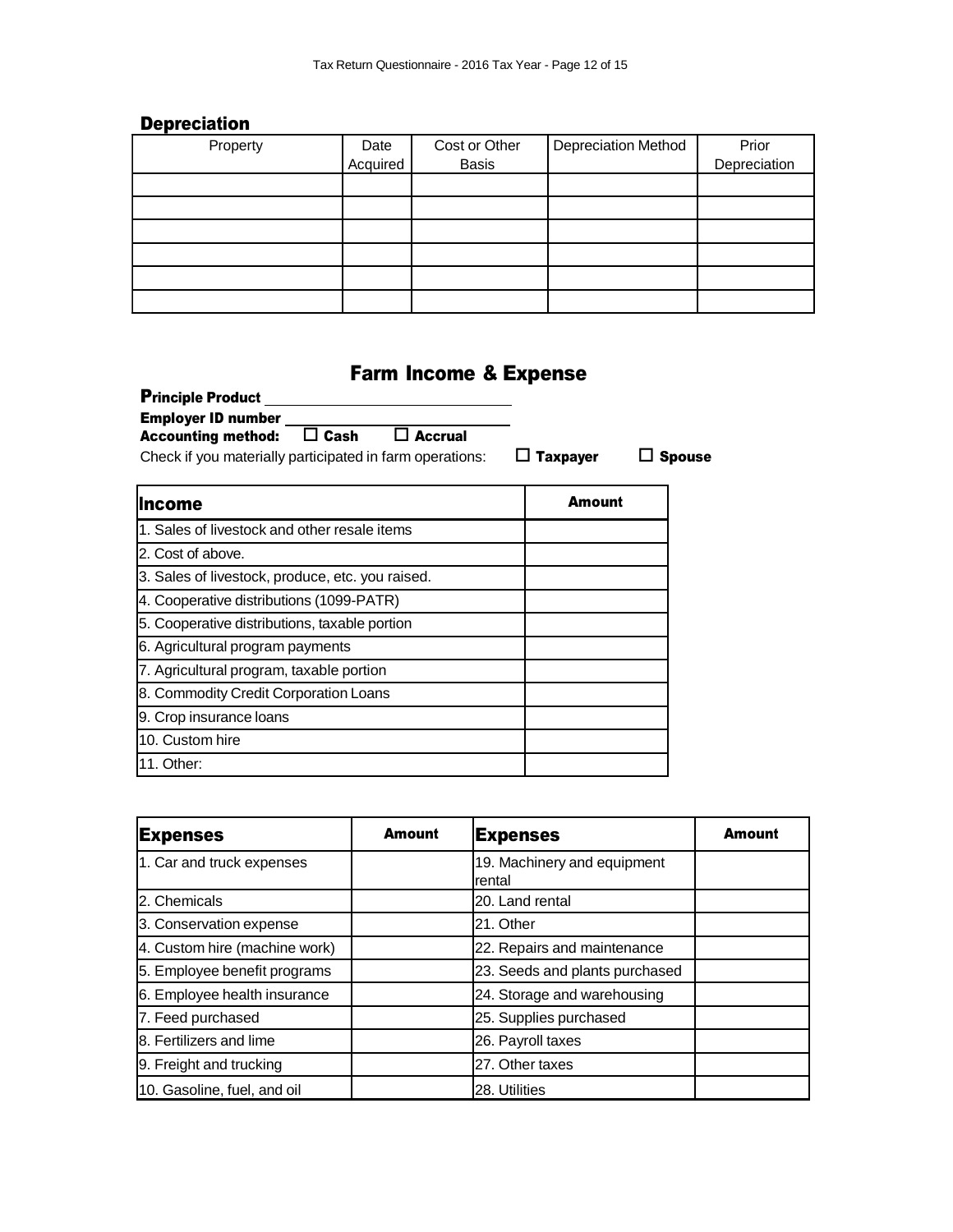| 11. Other insurance                   | medicine   | 29. Veterinary, breeding, & |  |
|---------------------------------------|------------|-----------------------------|--|
| 12. Mortgage interest                 | 30. Other: |                             |  |
| 13. Other interest                    | 31.        |                             |  |
| 14. Labor hired                       | 32.        |                             |  |
| 15. Legal and professional fees       | 33.        |                             |  |
| 16. Allocated tax preparation<br>fees | 34.        |                             |  |
| 17. Pension and profit share<br>plans | 35.        |                             |  |
| 18. Vehicle rental                    | 36.        |                             |  |

### **Depreciation**

| Property | Date<br>Acquired | Cost or Other<br><b>Basis</b> | <b>Depreciation Method</b> | Prior<br>Depreciation |
|----------|------------------|-------------------------------|----------------------------|-----------------------|
|          |                  |                               |                            |                       |
|          |                  |                               |                            |                       |
|          |                  |                               |                            |                       |
|          |                  |                               |                            |                       |
|          |                  |                               |                            |                       |
|          |                  |                               |                            |                       |

# Business Use of Home

| Do you use any part of your home regularly and exclusively for business? $\Box$ Yes $\Box$ No   |
|-------------------------------------------------------------------------------------------------|
| Estimated percentage of time spent in home office compared to total time spent in this business |
|                                                                                                 |
| Description of work done in home office                                                         |
| Description of work done outside of work office                                                 |
|                                                                                                 |
|                                                                                                 |

|                         | <b>Direct costs</b> (benefit<br>only business<br>portion of home) | <b>Indirect costs</b><br>(other) |
|-------------------------|-------------------------------------------------------------------|----------------------------------|
| Home insurance          |                                                                   |                                  |
| Repairs and maintenance |                                                                   |                                  |
| <b>Utilities</b>        |                                                                   |                                  |
| Rent                    |                                                                   |                                  |
| Other.                  |                                                                   |                                  |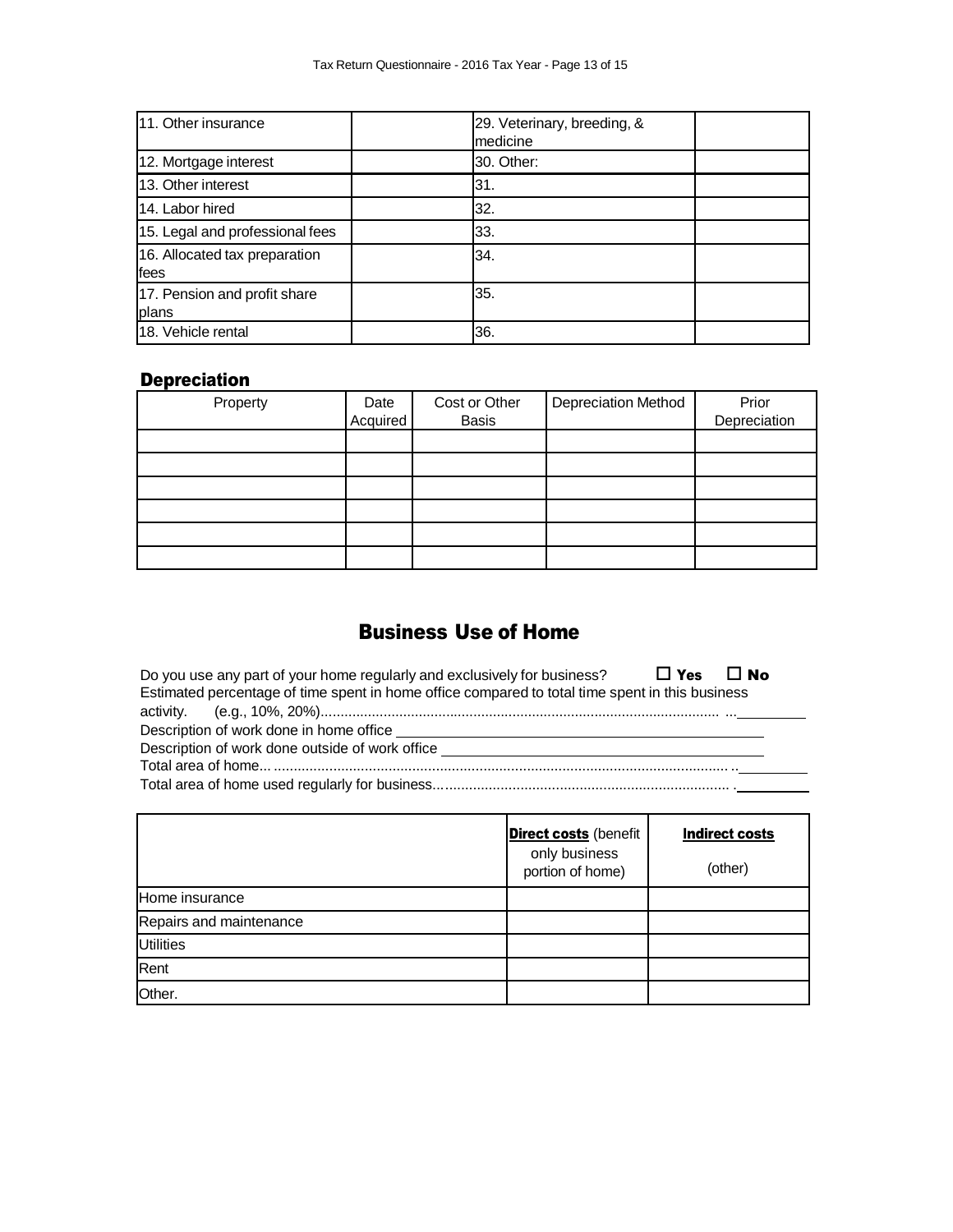### If Daycare Facility:

| Days used as a daycare facility.         |  |
|------------------------------------------|--|
| Prior year carryover of unallowed losses |  |

| Cost of home and improvements and prior depreciation.         |                  |                               |                        |                       |
|---------------------------------------------------------------|------------------|-------------------------------|------------------------|-----------------------|
| Depreciation of home, improvements, furniture, and equipment. |                  |                               |                        |                       |
| Property                                                      | Date<br>Acquired | Cost or Other<br><b>Basis</b> | Depreciation<br>Method | Prior<br>Depreciation |
|                                                               |                  |                               |                        |                       |
|                                                               |                  |                               |                        |                       |
|                                                               |                  |                               |                        |                       |
|                                                               |                  |                               |                        |                       |
|                                                               |                  |                               |                        |                       |
|                                                               |                  |                               |                        |                       |

### Household Employees: (Nanny Tax)

Did you pay a household employee at least \$2,000 this year?  $\Box$  Yes  $\Box$  No *(e.g., housekeepers, nannies, nurses, yard workers, health aides, babysitters)*

| <b>Name</b>         | Federal Income tax<br>withheld |
|---------------------|--------------------------------|
| Social Sec.<br>INo. | Social Sec. tax withheld       |
| Wages paid          | Medicare tax withheld          |
|                     | State income tax<br>withheld   |

If yes, please provide the following information for each:

Your Employer Identification Number ( You can no longer use your social security Number)

| Has W-2 been filed?                                          | Yes   | No l |
|--------------------------------------------------------------|-------|------|
| If no, do you want us to prepare then for you?               | Yes   | No l |
| Have the necessary state employment returns been filed? If   | Yes.  | No l |
| no, do you want us to prepare then for you?                  | Yes   | No l |
| Was the household employee under eighteen years of age and a | Yes l | No I |
| student?                                                     |       |      |